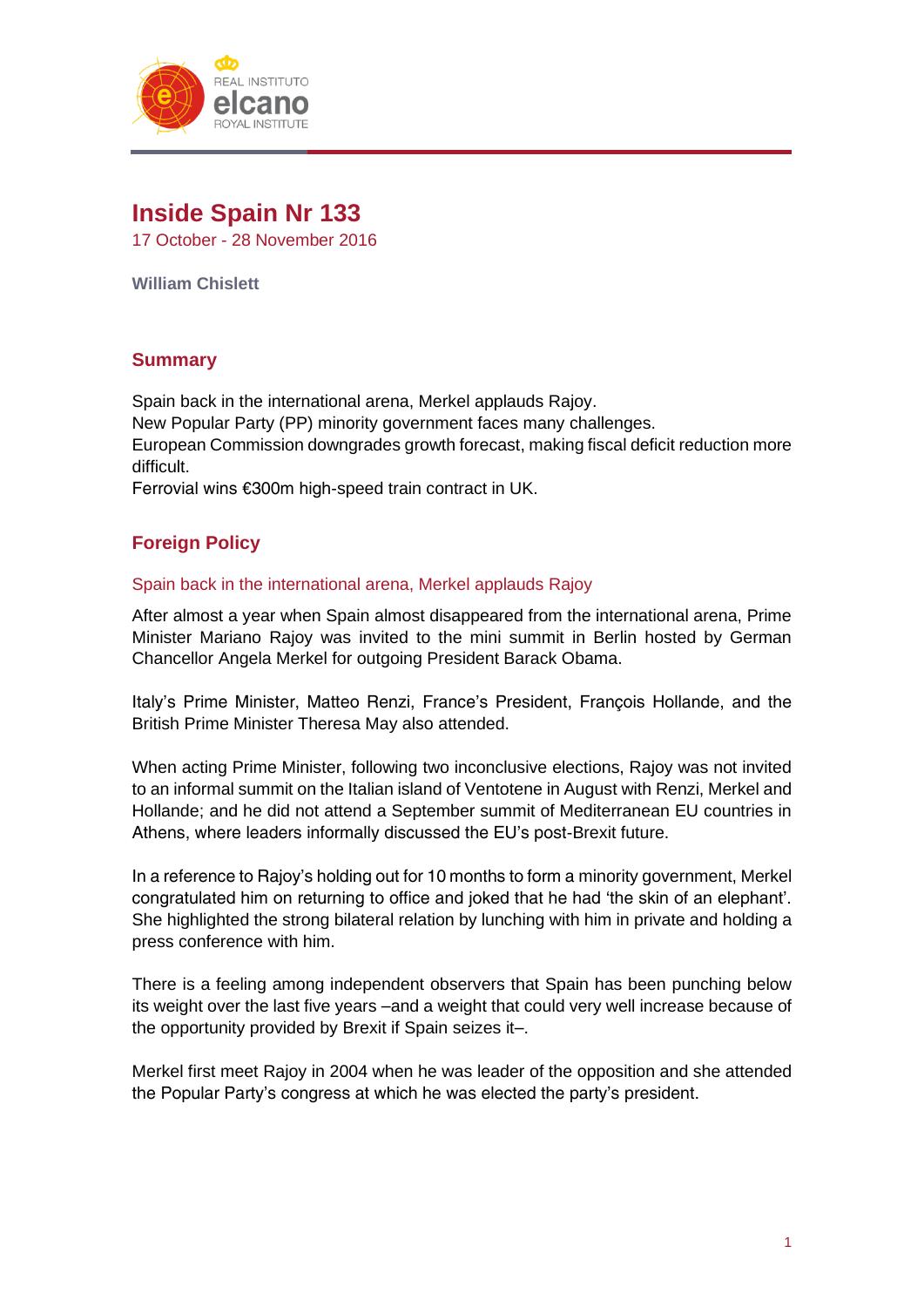## Madrid signals softer approach towards Gibraltar

Disagreements over Gibraltar, the British Overseas Territory perched at the southern tip of the Iberian Peninsula and long claimed by Spain, should not be 'dramatised' in the Brexit negotiations, Íñigo Méndez de Vigo, the government's spokesman, said in Brussels in a move that suggested a softer approach towards the Rock away from the more hardline and vociferous stance adopted by the previous Popular Party government.

Under the former Foreign Minister, José Manuel García-Margallo, the government formally invited the UK to open negotiations on sharing the sovereignty of Gibraltar so that the mandates of EU treaties could keep being applied there after the UK leaves the EU. Gibraltarians voted overwhelmingly (96%) to stay in the EU. The idea, presented at the UN's Special Committee on Decolonisation last month, was swiftly and determinedly rejected by both London and Gibraltar.

García-Margallo, replaced by Alfonso Dastis, a career diplomat with deep experience of the EU, was adamant that Gibraltar could not be part of any agreement between the UK and the EU; once Article 50 was triggered Gibraltar would be a bilateral issue between London and Madrid.

Méndez de Vigo said Gibraltar 'will be part' of the Brexit negotiations. This was interpreted as meaning that Gibraltar could be part of the Brexit deal negotiated, which is what the territory is seeking for its special circumstances, but not part of the negotiating team.

The ruling Popular Party has made it clear that it would reject any attempt by Scotland to stay in the EU single market if the rest of the UK comes out. If Spain agreed a special deal for Scotland, it would have to negotiate a special position for Gibraltar, Esteban González Pons, who leads the Spanish delegation of MEPs in the European Parliament, told *The Telegraph*. Such a move, he said, would also encourage the separatist movements in Catalonia and the Basque Country. Any special deal would require the consent of all EU member states.

The Gibraltar government is feeding directly into the UK's process of preparing for the negotiations, ensuring London understands what Gibraltar needs from a Brexit deal and is able to represent that.

'At the end of the day, at the end of the process, I believe we should try to find the best solution', said Méndez de Vigo, who highlighted the fact that Prime Minister Mariano Rajoy had told Britain's Prime Minister Theresa May during their meeting earlier this year that Spain wanted to 'help in this process'.

It remained to be seen, however, whether the apparent policy change towards Gibraltar would turn out to be one of tone or substance.

It remained to be seen, however, whether the apparent policy change towards Gibraltar would turn out to be one of tone or substance. The shift in rhetoric has been overshadowed by recent incursions into British waters around Gibraltar by Spanish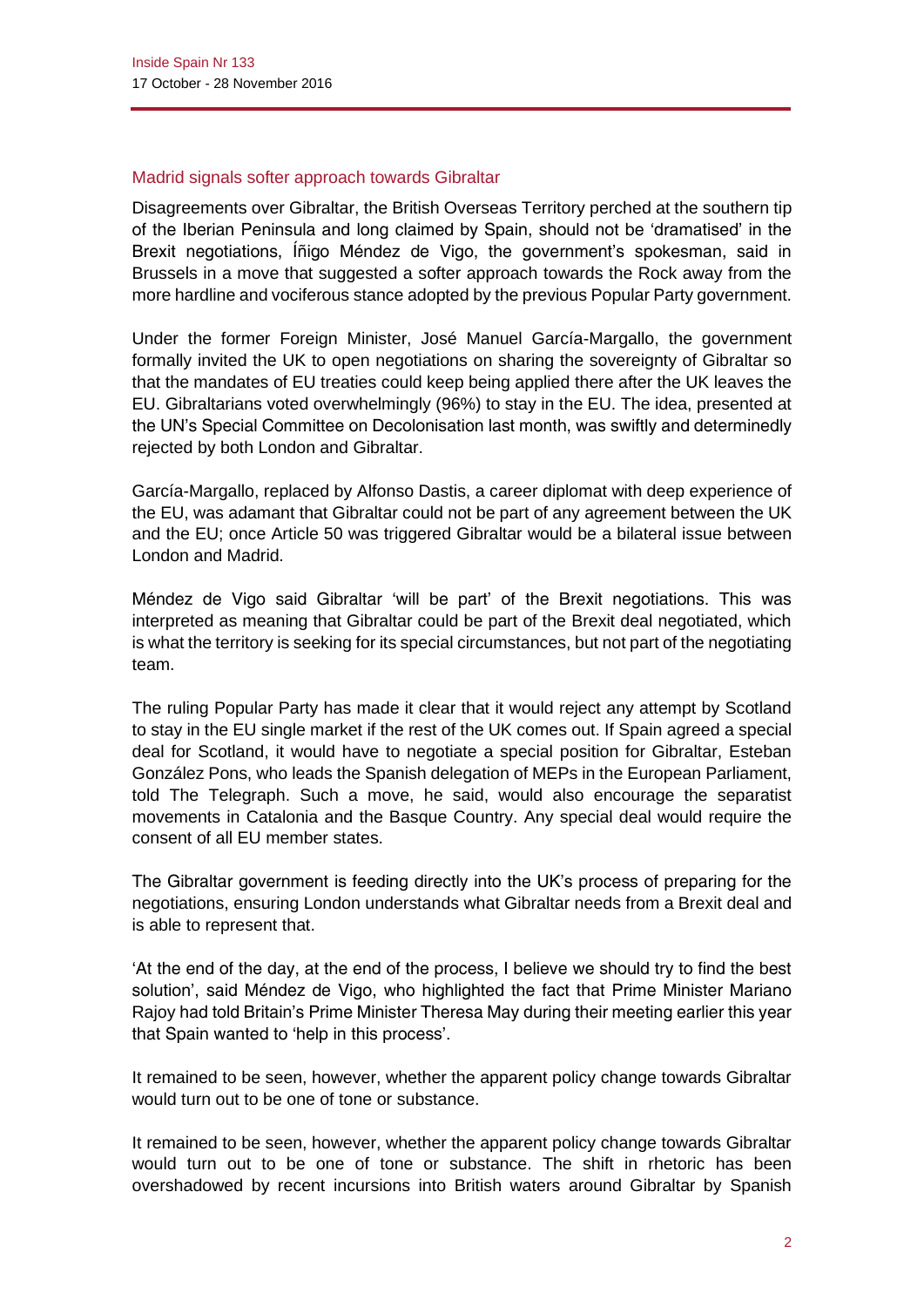vessels. Whether they are a return to business as usual now that there is a functioning government or whether this is a sign of a twin-track approach (softer rhetoric and upping the pressure on the ground) is the question British diplomats are asking themselves.

Gibraltar was ceded to Britain under the 1713 Treaty of Utrecht.

#### Russia withdraws request to refuel Syria-bound warships in Ceuta

A Russian request to refuel warships headed for Syria at Spain's North African enclave of Ceuta angered Madrid's Nato allies and led Moscow to withdraw the request after Madrid intervened.

Spain had cleared the request for the stopovers by three ships but after reports on the possibility that these ships were to carry out supporting tasks for military attacks on the Syrian city of Aleppo the Foreign Ministry contacted the Russian Federation's Embassy in Madrid for clarification, and it withdrew the request.

Jens Stoltenberg, Nato's Secretary General, said the ships could be used to bomb civilians in Aleppo. 'It's for each nation to decide whether these ships can get supplies and be fuelled in different harbours along the route towards the eastern Mediterranean. But at the same time we are concerned, and I have expressed that very clearly, about the potential use of this battle group to increase Russia's ability and to be a platform for air strikes against Syria'.

The move by Madrid came just days after Spain signed a European Council statement saying it was 'appalled' at the escalating violence in Aleppo and called on the Syrian government and its Russian allies to stop its 'excessive and disproportionate' attacks on civilian areas.

Guy Verhofstadt, President of the Alliance of Liberals and Democrats in the European Parliament, called Spain's earlier decision 'scandalous'.

At least 60 Russian military craft have made technical stops at Ceuta since April 2010, when the naval base was opened up to serve ships from other nations.

## **Domestic Scene**

#### New Popular Party minority government faces many challenges

The new minority Popular Party (PP) government, formed after 315 days of a caretaker administration, faces a tough time as it gets to grips with a host of challenges ranging from winning approval for next year's budget to dealing with the intensified push for independence in Catalonia.<sup>1</sup>

<sup>&</sup>lt;sup>1</sup> The issues facing the new government are discussed at much greater length in my Working Paper published on 3 November, available at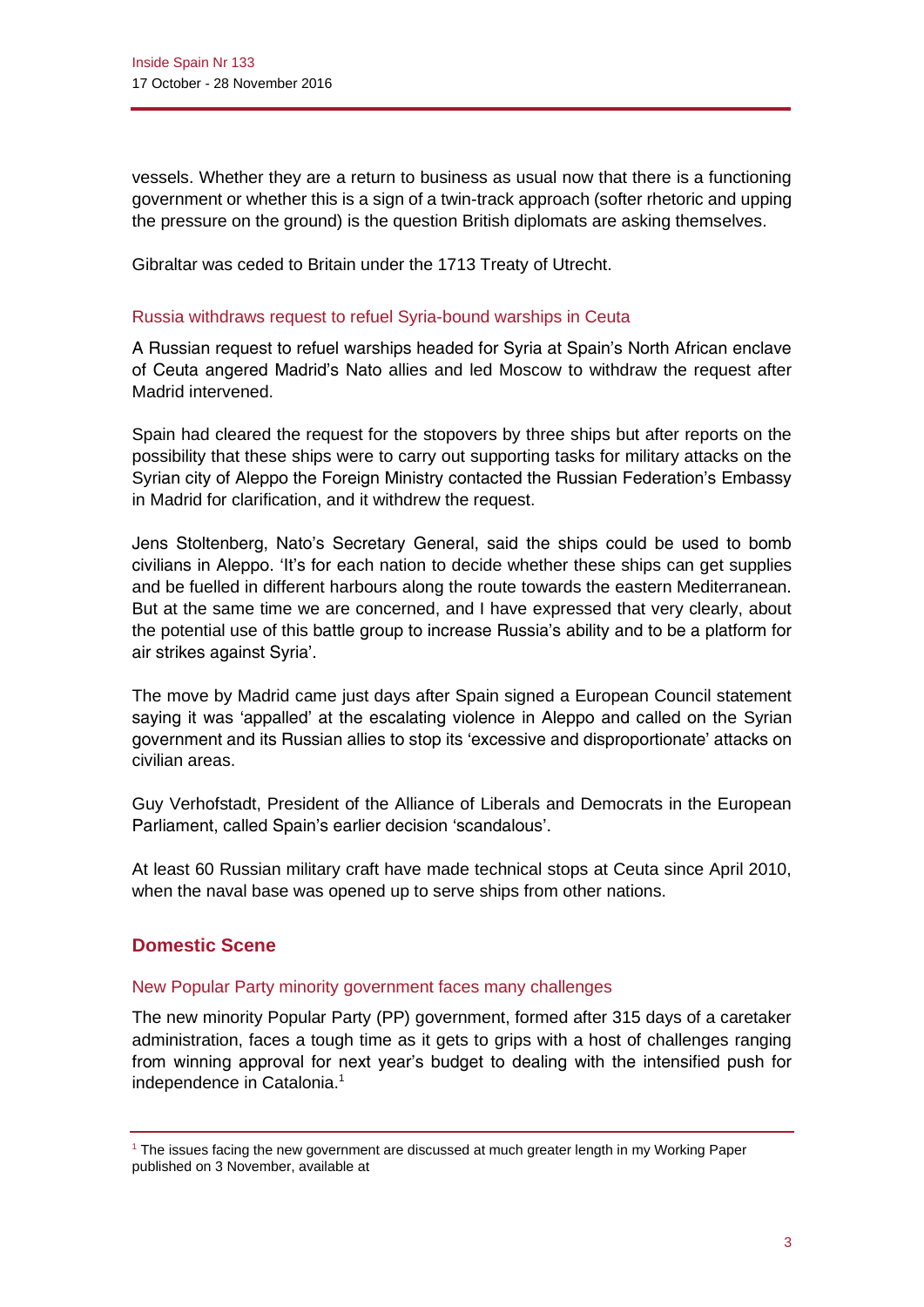The government was formed after the Socialists relented, following two inconclusive elections, and abstained in the second investiture vote in parliament, thereby enabling the PP leader Mariano Rajoy to continue as Prime Minister. The PP only has 137 of the 350 MPs, meaning it will have to negotiate every bill with the opposition. The far-left Unidos Podemos and the centrist-liberal Ciudadanos upended the two-party system.

Soraya Sáenz de Santamaria continues as Deputy Prime Minister but with the added responsibility of the territorial administrations (most notably Catalonia); Luis de Guindos remains as Economy Minister and Cristóbal Montoro as Finance Minister. Alfonso Dastis, a career diplomat, replaces José Manuel García-Margallo as Foreign Minister.

Keeping the economic 'big guns' suggests that there will be no major changes in policy, now that Spain is out of a prolonged recession but with a still very high unemployment rate (18.9%), while the appointment of Dastis, formerly Spain's Ambassador to the EU and with a long experience in European affairs, signals Madrid's need to be more closely involved in the post-Brexit debate in Brussels from which it has been largely absent.

King Felipe set the tone for the new legislature when he opened parliament after 10 months of political paralysis. He called for political life to be regenerated and, for the first time, spoke openly of the corruption that has plagued the country. 'Corruption, that has angered public opinion throughout our country and which we must continue to fight against with force, must now become just a sad memory of a scourge that we must vanquish and overcome', the King said.

Close to 80% of Spaniards believe the previous PP government did not do enough to combat corruption, according to a survey by the Berlin-based Transparency International. Several mega trials are underway, particularly involving the PP.

Rita Barberá, a 68-year-old PP Senator and former Mayor of Valencia between 1995 and 2011, died of a heart attack in a Madrid hotel less than two days after testifying to the Supreme Court over claims of money-laundering. Reaction to her death was mixed: while the PP said she was the victim of a witch hunt, Unidos Podemos filed out of parliament when a minute's silence was held in the chamber. 'We regret the death of Barberá but cannot participate in a political tribute to someone whose career is marked by corruption', tweeted Pablo Iglesias, the party's leader.

The first victim of the new situation in parliament and a taste of what political life will be like during the course of Rajoy's second term in office was the vote by all the opposition parties to delay implementation of the PP's controversial education legislation, known as LOMCE.

The LOMCE became law in late 2013, but its contents are being applied gradually. One of its most controversial measures is the introduction of externally-assessed

[www.realinstitutoelcano.org/wps/portal/web/rielcano\\_en/contenido?WCM\\_GLOBAL\\_CONTEXT=/elcano/el](http://www.realinstitutoelcano.org/wps/portal/web/rielcano_en/contenido?WCM_GLOBAL_CONTEXT=/elcano/elcano_in/zonas_in/wp14-2016-chislett-challenges-facing-new-spain) [cano\\_in/zonas\\_in/wp14-2016-chislett-challenges-facing-new-spain.](http://www.realinstitutoelcano.org/wps/portal/web/rielcano_en/contenido?WCM_GLOBAL_CONTEXT=/elcano/elcano_in/zonas_in/wp14-2016-chislett-challenges-facing-new-spain)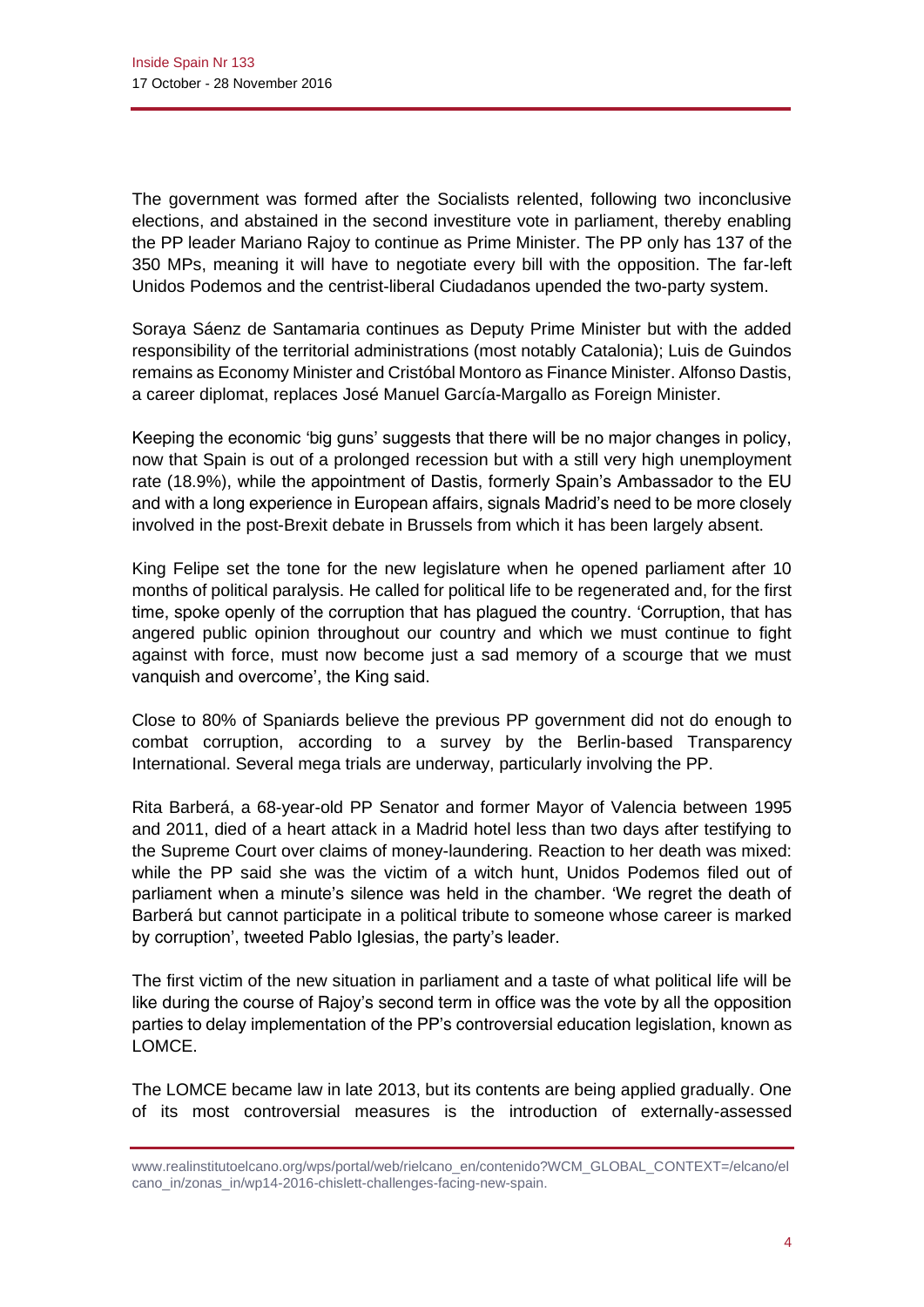standardised tests (known popularly as *reválidas*) that students will have to pass in order to receive their high-school and pre-university diplomas, regardless of how well they performed in school.

The opposition called for a national pact on education. One of the most serious failings is an early school-leaving rate of 20%, around double the EU average.

Consensus needs to be the new watchword, but a majority of Spaniards believe the government will not be able to attain with other parties the necessary agreements on the main issues facing it except on the 2017 budget, according to Metroscopia. Ciudadanos is seen as the party most open to consensus and Unidos Podemos the least (see Figure 1).

|                                                | Popular<br>Party | Socialists | <b>Unidos</b><br>Podemos | Ciudadanos |
|------------------------------------------------|------------------|------------|--------------------------|------------|
| Know Spain's reality                           | 4.9              | 5.0        | 4.4                      | 5.2        |
| Can be trusted in what they say and<br>propose | 3.9              | 4.0        | 3.4                      | 4.4        |
| Are open to dialogue and agreement             | 4.5              | 4.5        | 3.7                      | 5.7        |

## **Figure 1. Up to what point do you believe the following parties…? (1)**

(1) Average score, from 0 (nothing) to 10 (a lot).

Source: Metroscopia.

As regards Catalonia, the Constitutional Court upheld new powers to act against public officials who do not comply with its decisions. The move is implicitly aimed at the Catalan independence movement, particularly the secessionist steps taken by the regional parliament, a majority of whose members are in favour of independence. The previous PP majority government approved legislation in 2015 that gave the court the right to fine or suspend officials if they defied its orders.

Carme Forcadell, President of the Catalan parliament, is under investigation on charges of disobedience and perversion of justice. Were she to be suspended, the already very fraught relationship between the regional government and Madrid would run the risk of reaching breaking point.

The latest opinion poll by the Catalan government shows the camp against independence gaining the edge over those in favour of secession: 45.1% against 44.9%.

In the Basque Country, the Basque Nationalist Party (PNV), which won the recent regional election but lost its absolute majority, and the Socialists agreed to form a government together. The two parties agreed to seek a great degree of autonomy for the region within the framework of the constitution, a marked difference from the route chosen in Catalonia.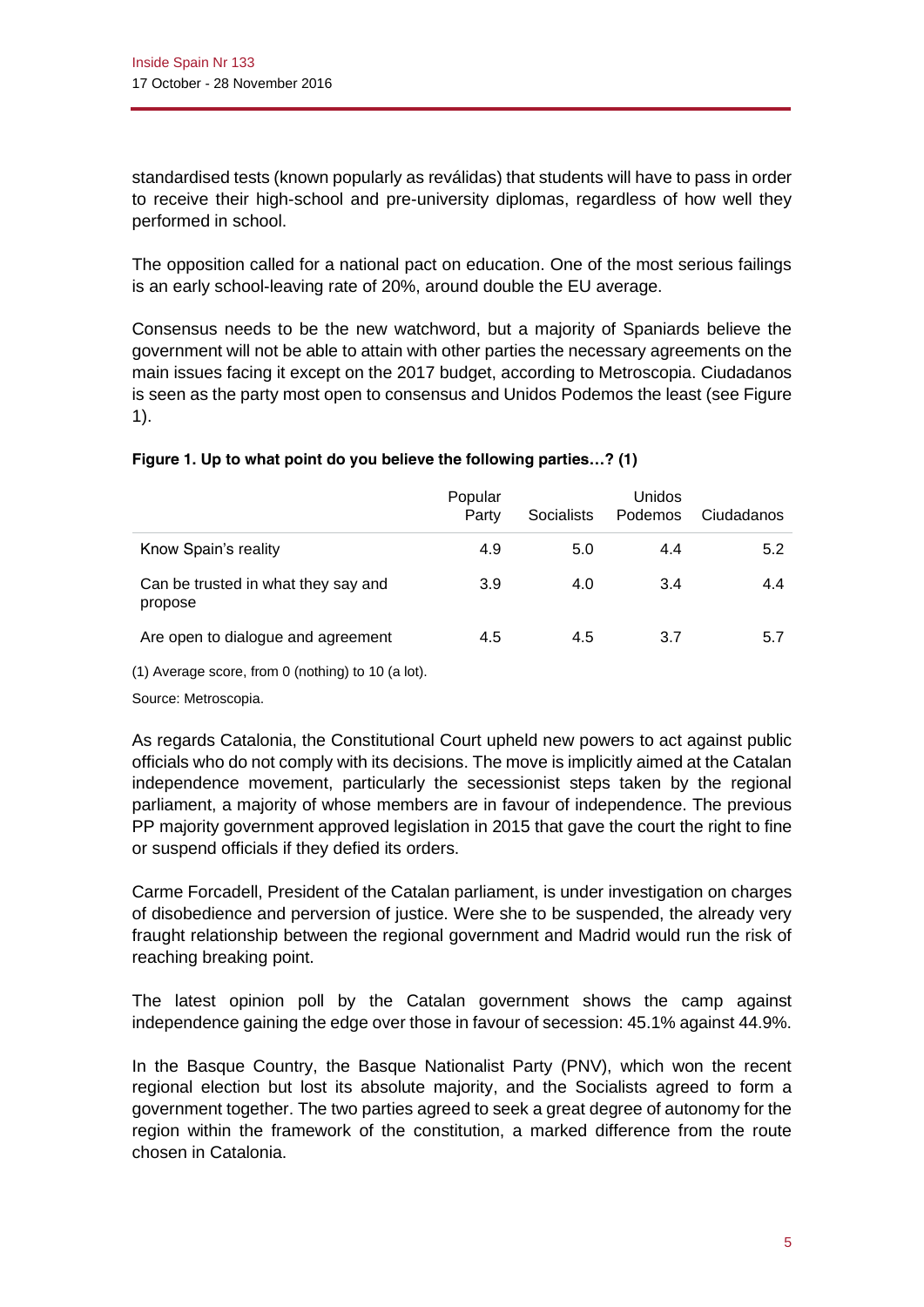The Basque Country has a degree of autonomy, particularly in financial matters, that is the envy of the Catalan independence movement.

Carles Puigdemont, the Prime Minister of Catalonia, rejected the pact in the Basque Country to reform the region's autonomy statute as a model for Catalonia. He said the region has already gone down this route to no avail

In 2010 the Constitutional Court in Madrid struck down some of the articles of the region's new self-government charter after the Popular Party (then in the opposition) referred it to the court. Three-quarters of Catalan voters had approved the charter in a referendum, following its approval by the Catalan and national parliaments, against 21% who rejected it. Ernest Benach, the then President of the Catalan parliament claimed the court's ruling opened a 'crisis of state' because it 'ignores the will of Catalan citizens'.

# **The Economy**

# European Commission downgrades growth forecast, making fiscal deficit reduction more difficult

The economy will slow down substantially next year, according to the latest forecast by the European Commission, making it more difficult for the Popular Party minority government to meet the budget deficit target agreed with Brussels.

GDP will grow 2.3% in 2017, down from the Commission's previous forecast of 2.5% and well below this year's robust 3.2% (see Figure 2). The government's forecast is 2.5%. The budget deficit is put at 3.8%, 0.7 points above the target, albeit below this year's target of 4.6% that the government is expected to meet.

#### **Figure 2. European Commission forecasts for Spain, 2016-18**

|                                             | 2016   | 2017   | 2018   |
|---------------------------------------------|--------|--------|--------|
| GDP (%)                                     | 3.2    | 2.3    | 2.1    |
| Unemployment rate (%)                       | 19.7   | 18.0   | 16.5   |
| Current account balance (% of GDP)          | 1.7    | 1.5    | 1.5    |
| General government balance (% of<br>GDP)    | $-4.6$ | $-3.8$ | $-3.2$ |
| General government gross debt (% of<br>GDP) | 99.5   | 99.9   | 100.0  |

Source: European Commission.

The PP was supposed to finally comply with EU fiscal guidelines this year and attain a deficit of 3% of GDP, but that proved impossible after its last government missed the targets in 2014 and 2015. The deficits in those years were 5.8% and 5%, 0.3 and 0.8 pp above target respectively. Under a new deal with the European Commission, the deficit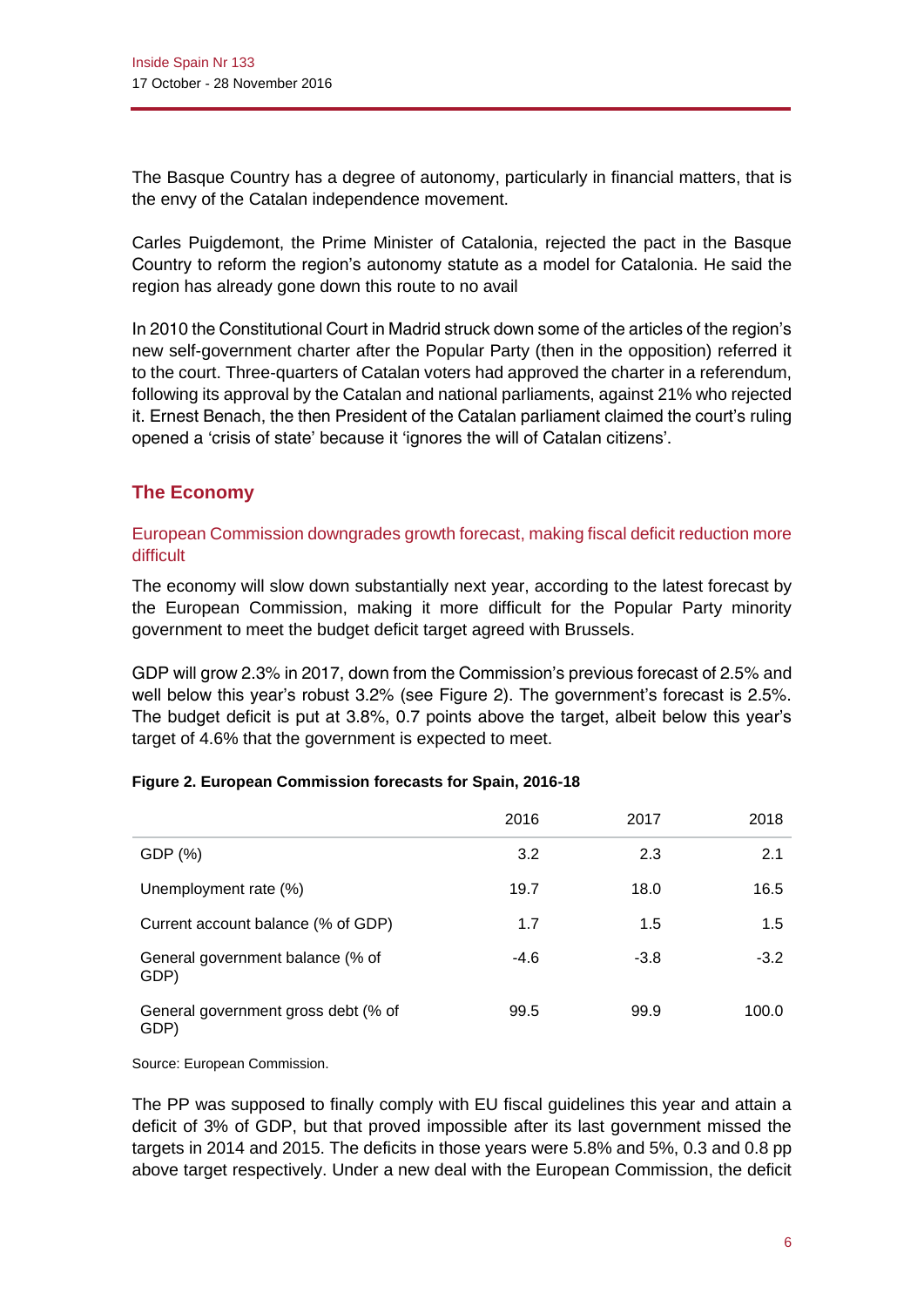(revised target for 2016 of 4.6% compared with an initial objective of 2.8%, a difference of some €20 billion) has to be below 3% in 2018 or Spain will face a financial punishment (a maximum of 0.2% of GDP), which it narrowly missed this year. The PP needs to find €5.5 billion of extra revenues or spending cuts in 2017.

Approving the budget for next year is the first major challenge facing the new government and one when its ability to strike a deal with other parties in order for it to be approved will be tested.

Luis de Guindos, the Economy Minister, said VAT and personal income-tax rates would not be touched. The extra revenues would come from closing some of the loopholes and deductions in corporate taxes. In 2007, the last year of a long boom period, Spain collected about €40 billion in corporate taxes compared with around €20 billion this year. Many companies during the intervening years accumulated a negative tax base that they are allowed to deduct. This will probably change.

Spain's overall tax-to-GDP ratio of 34.6% in 2015 is well below the EU-28 average of 40.0% (see Figure 3). Its standard VAT rate of 21% is at the top end among EU countries, but the amount it collects measured in GDP terms is along the lowest, suggesting that fraud and evasion remain high in this area. According to the European Commission, Spain failed to collect €6.2 billion of VAT revenue in 2014 (latest year available), 8.8% of the total amount that should have been received.

|              | 2007 | 2015 |
|--------------|------|------|
| France       | 44.3 | 47.9 |
| Italy        | 41.7 | 43.5 |
| <b>EU-28</b> | 39.1 | 40.0 |
| Germany      | 38.8 | 40.0 |
| <b>UK</b>    | 35.1 | 34.9 |
| Spain        | 37.1 | 34.6 |

## **Figure 3. Total revenue from taxes and social security contributions, 2007 and 2015 (% of GDP)**

Source: Eurostat.

Tax reforms in 2014 and 2015 have not produced any significant advances in terms of the revenue collected –during the period of high growth progress relied heavily on transitory factors linked to the real estate boom– and the competiveness of the tax system. Spain was ranked 27th out of 35 countries in the 2016 International Tax Competiveness Index, only three positions higher than in 2014.

There was better news on unemployment. The jobless rate came down to below 20% (18.9%) for the first time in six years. The rate peaked at 27% in 2013. Youth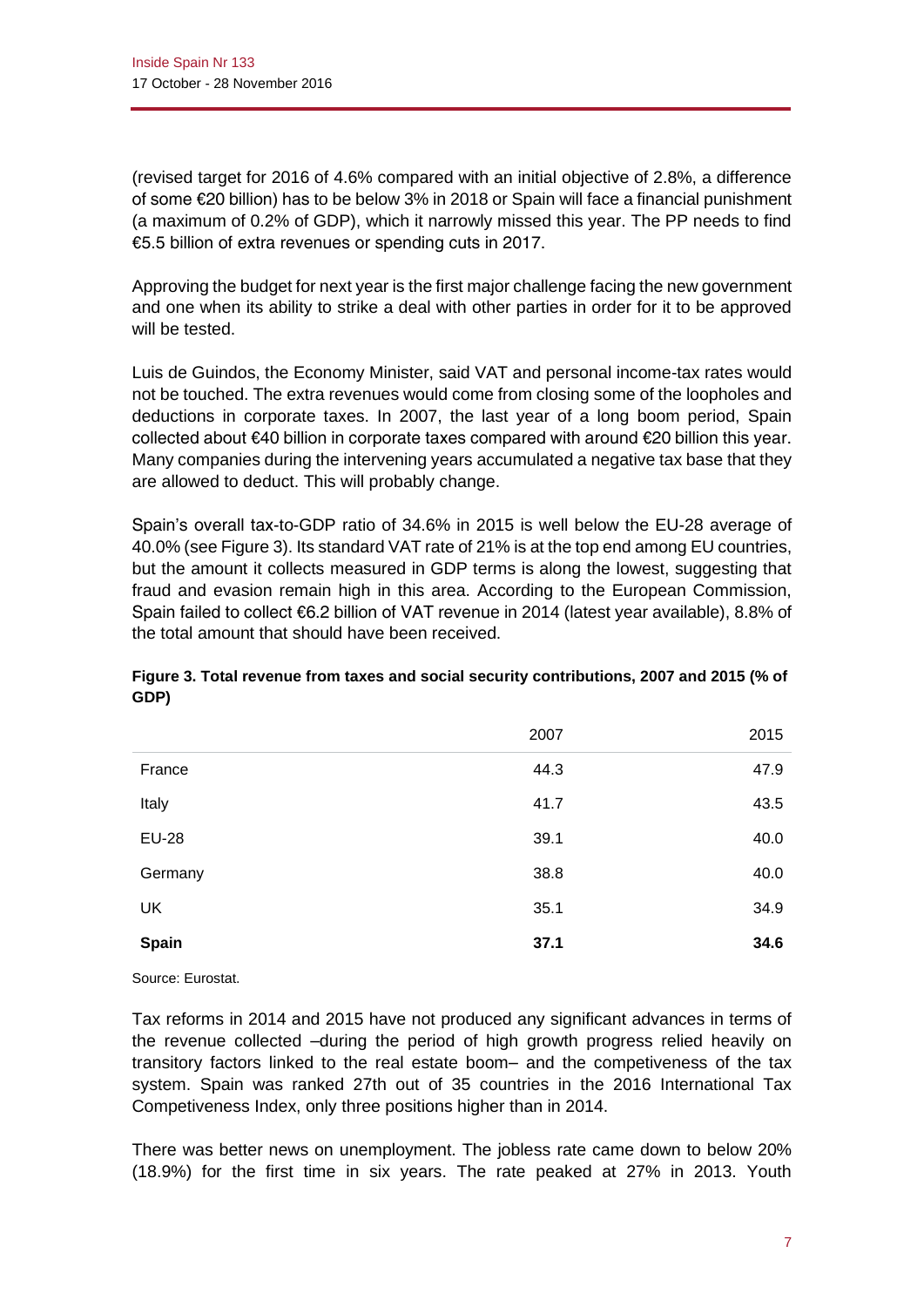unemployment (those under the age of 25) was 42%. Spain's growth in job creation will be the fastest in the EU this year, according to the European Commission, albeit from a still dire situation (see Figure 4).

|              | 2016 | 2015 |
|--------------|------|------|
| <b>Spain</b> | 2.8  | 3.0  |
| <b>EU-28</b> | 1.4  | 1.2  |
| <b>UK</b>    | 1.2  | 1.8  |
| Germany      | 1.2  | 0.9  |
| Italy        | 1.2  | 0.8  |
| France       | 1.1  | 0.4  |

| Figure 4. Forecasted growth in job creation, 2016 and 2016 (%) |  |  |  |  |
|----------------------------------------------------------------|--|--|--|--|
|----------------------------------------------------------------|--|--|--|--|

Source: European Commission.

Over 1.4 million households have no breadwinners, according to INE. This is one factor behind the alarmingly high share of children living in poverty (see Figure 5) and the rise in income inequality.

## **Figure 5. Share of children living in poverty (1)**

|               | %    |
|---------------|------|
| <b>Turkey</b> | 25.3 |
| Spain         | 23.4 |
| US            | 22.5 |
| Italy         | 17.7 |
| France        | 11.3 |
| <b>UK</b>     | 9.9  |
| Germany       | 9.8  |
| Denmark       | 2.7  |

Share (%) of children (0-to-17) living in a household in poverty. Poverty is defined as living with an equivalised post-tax-and-transfer income of less than 50% of the national median equivalised post-tax and transfer income.

Source: OECD Family Database.

Spain's Gini coefficient of disposable household income, a standard measure of inequality, which takes the value of 0 when everybody has the same income and 1 when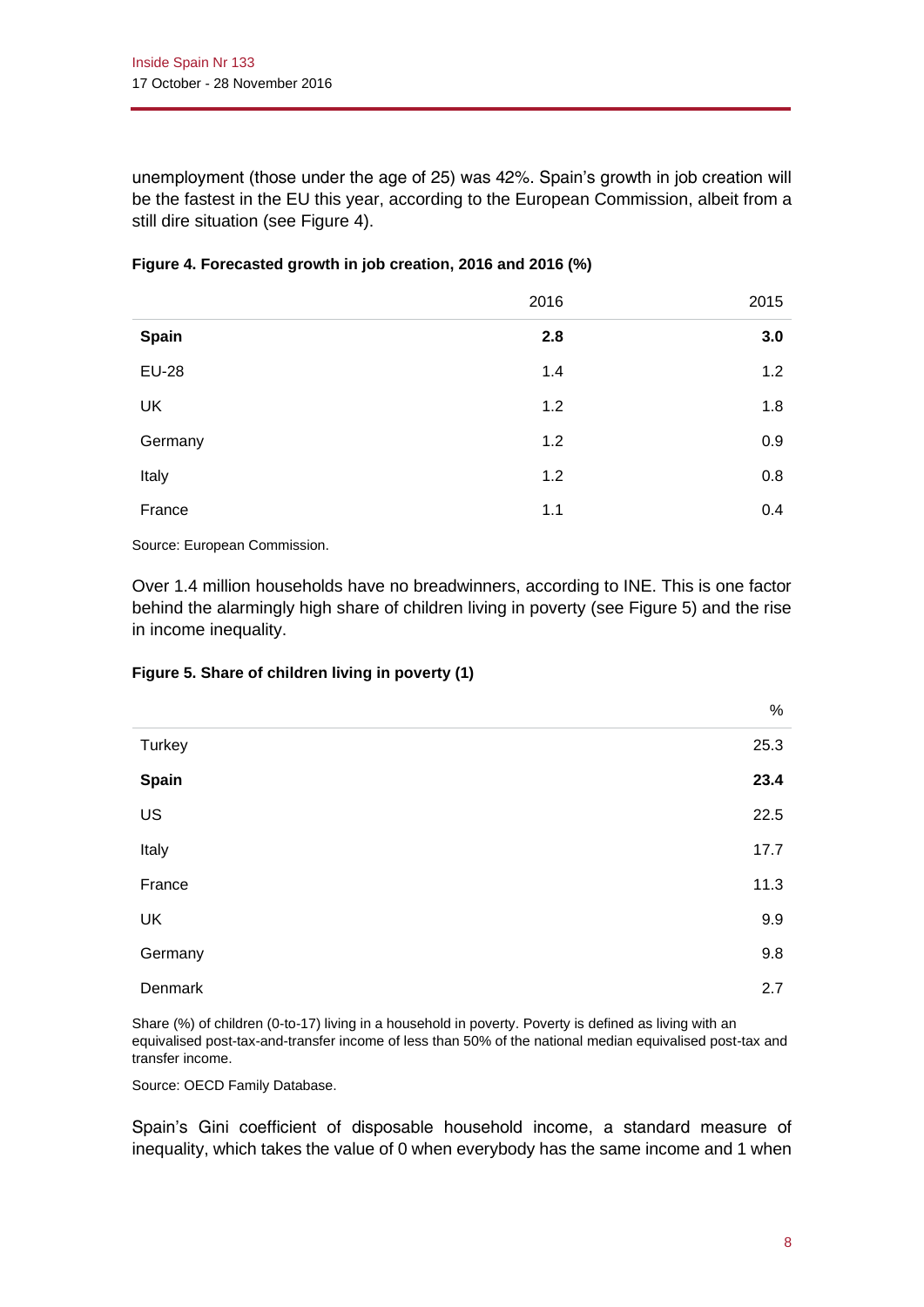one person has all the income, increased from 0.324 in 2007 to 0.343 in 2014, one of the biggest rises among developed countries, according to the OECD (see Figure 6).

|             | 2007  | 2010  | 2014 or latest year |
|-------------|-------|-------|---------------------|
| Norway      | 0.250 | 0.249 | 0.252               |
| Germany     | 0.285 | 0.283 | 0.292               |
| France      | 0.295 | 0.305 | 0.294               |
| Italy       | 0.313 | 0.323 | 0.325               |
| Greece      | 0.330 | 0.337 | 0.343               |
| Spain       | 0.324 | 0.340 | 0.346               |
| <b>UK</b>   | 0.373 | 0.351 | 0.358               |
| <b>US</b>   | 0.374 | 0.376 | 0.394               |
| <b>OECD</b> | 0.317 | 0.315 | 0.318               |

|  | Figure 6. Gini coefficient of disposable income inequality, 2007, 2010 and 2014 |  |
|--|---------------------------------------------------------------------------------|--|
|  |                                                                                 |  |
|  |                                                                                 |  |

Source: OECD.

The hardship was dramatically exposed this month when an 81-year-old woman died in her flat in Reus after her electricity was cut off for non-payment of bills and she choked on fumes from a fire started by one of the candles she lit.

Thanks to still strong growth in exports and weakening imports, the external sector's contribution to growth is expected to remain positive next year. Exports of goods in the first nine months were 1.2% higher at €188.4 billion, a record for the period. The trade deficit was 29% lower at €13.2 billion, the second lowest figure for the period since 1997.

Spain has gained competitive advantage with regard to Germany, France and Italy since 2007, as a result of the drop in its unit labour costs. Spain's exports of goods and services are forecast to register the second highest growth among EU countries this year and next (see Figure 7).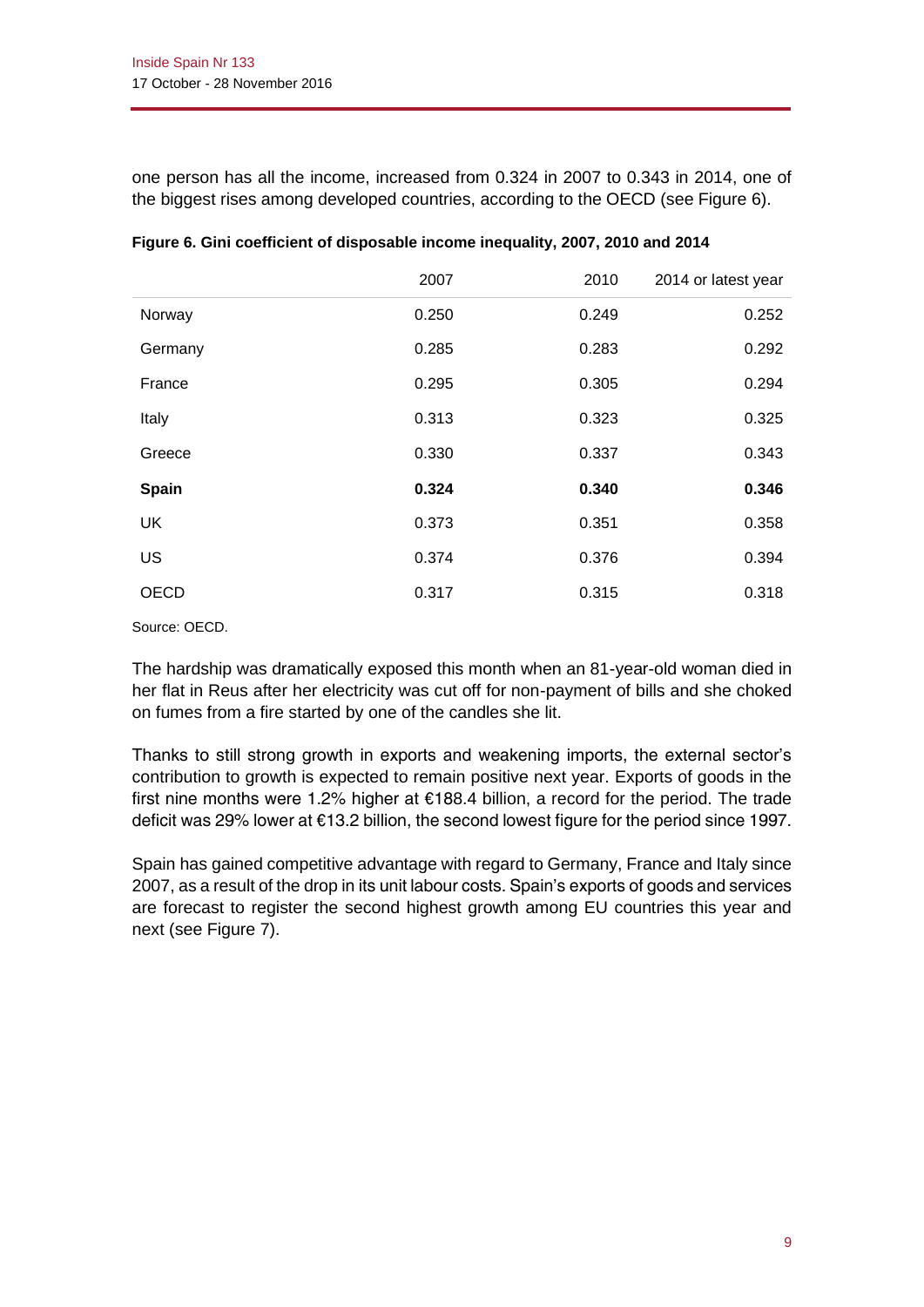|              | 2016 | 2017 |
|--------------|------|------|
| Slovenia     | 6.2  | 4.0  |
| <b>Spain</b> | 6.1  | 4.5  |
| Euro zone    | 2.7  | 3.3  |
| Germany      | 2.6  | 2.8  |
| Italy        | 1.7  | 2.8  |
| France       | 1.0  | 3.1  |

## **Figure 7. Forecasted growth in exports of goods and services, 2016 and 2017 (%)**

Source: European Commission.

Between 2008 and 2004, salaries fell 9.2% in real terms, according to the index created this year for the first time by the National Statistics Office (INE). Salaries declined 0.7% during this period and inflation was 8.5%.

Inflation accelerated in October at its fastest rate since 2013, as the country consolidated its move out of deflation, begun in September when prices inched up 0.1%. Harmonised consumer prices rose 0.5% compared with the same month last year, driven up by higher transport and housing costs.

## Foreign direct investment in Spain and Spanish investment abroad fall

Productive gross foreign direct investment (FDI) in Spain in the first six months was  $\epsilon$ 6.7 billion, 28.7% lower than in the same period of 2015, and gross Spanish investment abroad was down 73% at €5.6 billion (see Figures 8 and 9).

## **Figure 8. Productive gross foreign direct investment in Spain excluding special purpose entities (€ billion) (1)**

| First half 2014 | First half 2015 | First half 2016 |
|-----------------|-----------------|-----------------|
| 5.27            | 9.41            | 6.71            |

(1) See the definition a[t http://glossary.reuters.com/index.php?title=SPV.](http://glossary.reuters.com/index.php?title=SPV)

Source: Foreign Investment Registry.

#### **Figure 9. Productive gross Spanish investment abroad excluding special purpose entities (€ billion) (1)**

| First half 2014 | First half 2015 | First half 2016 |
|-----------------|-----------------|-----------------|
| 9.28            | 20.81           | 5.65            |

(1) See the definition a[t http://glossary.reuters.com/index.php?title=SPV.](http://glossary.reuters.com/index.php?title=SPV)

Source: Foreign Investment Registry.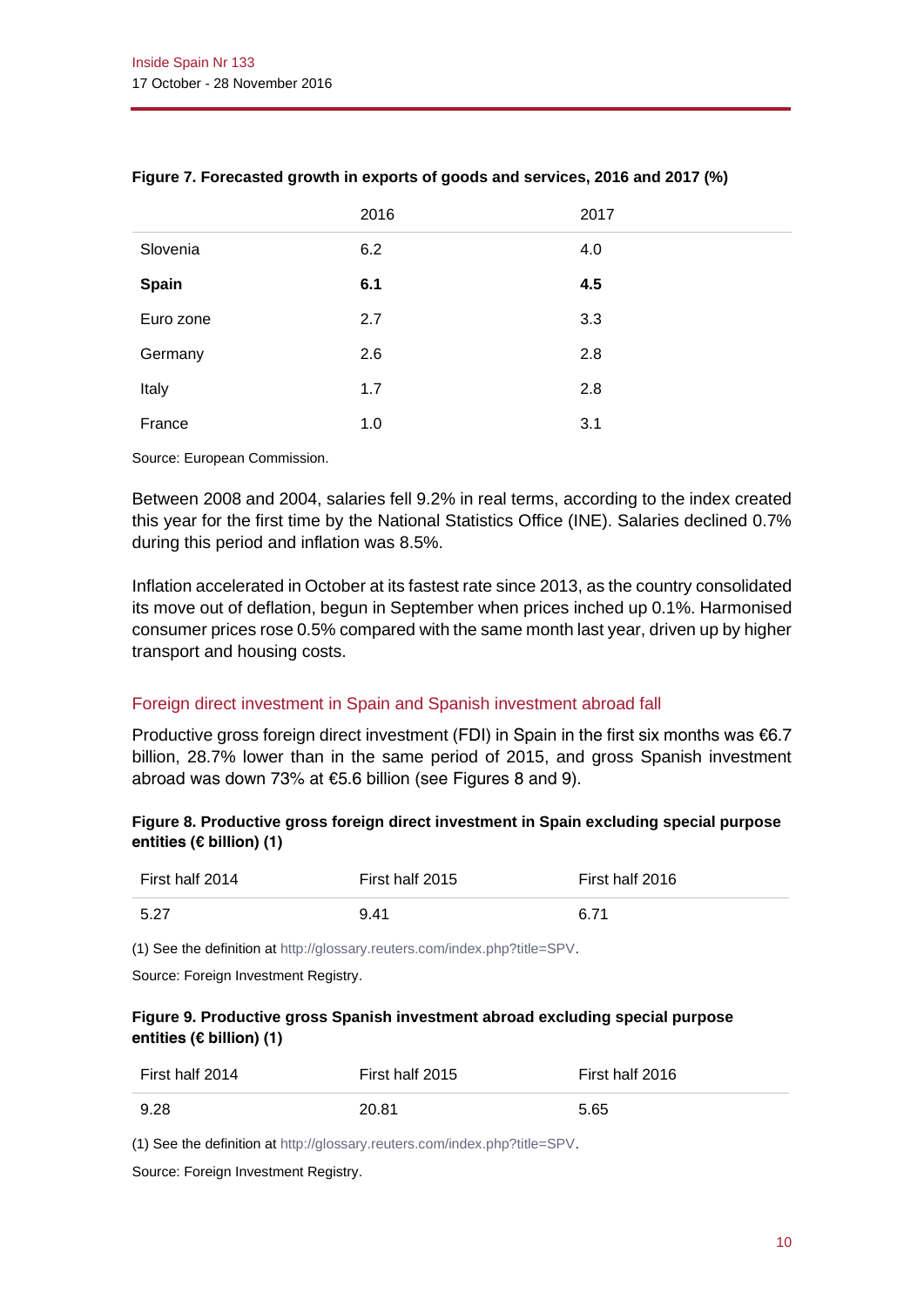Net FDI in Spain (gross investment less disposals and excluding special purpose entities) fell 28.7% to €4.97 billion and net Spanish investment abroad declined 63.1% to €5.12 billion.

Greenfield investment in Spain, where a company builds its operations from the ground up as opposed to acquiring companies already created, declined 52% to €3.3 billion. Luxembourg was the main investor (see Figure 10).

| Country            | Investment | %of total | Change 2016/15 |
|--------------------|------------|-----------|----------------|
| Luxembourg         | 1,392      | 20.7      | $-27.0$        |
| Germany            | 1,101      | 16.4      | 204.6          |
| <b>Netherlands</b> | 707        | 10.5      | $-43.0$        |
| UK                 | 640        | 9.5       | $-19.7$        |
| Canada             | 514        | 7.7       | <b>NC</b>      |
| France             | 499        | 7.4       | $-59.8$        |
| China              | 223        | 3.3       | $-58.9$        |

**Figure 10. Gross foreign direct investment in Spain by main ultimate investing countries, first half 2016 (€ million) (1)**

(1) Excluding special purpose entities.

Source: Foreign Investment Register of the Secretary of State for Commerce.

The country that received the most Spanish investment was the US (see Figure 11).

|              |  | Figure 11. Gross Spanish investment abroad by main countries, first half of 2016 ( $\epsilon$ |
|--------------|--|-----------------------------------------------------------------------------------------------|
| million) (1) |  |                                                                                               |

| Country            | Investment | % of total | Change 2016/15 |
|--------------------|------------|------------|----------------|
| US                 | 1,259      | 22.3       | 93.2           |
| Luxembourg         | 1,166      | 20.6       | <b>NC</b>      |
| <b>Netherlands</b> | 1,095      | 19.4       | 964.3          |
| Venezuela          | 448        | 7.9        | <b>NC</b>      |
| South Korea        | 198        | 3.5        | <b>NC</b>      |
| Portugal           | 163        | 2.9        | $-26.9$        |
| Italy              | 143        | 2.5        | $-85.2$        |

(1) Excluding special purpose entities.

Source: Foreign Investment Register of the Secretary of State for Commerce.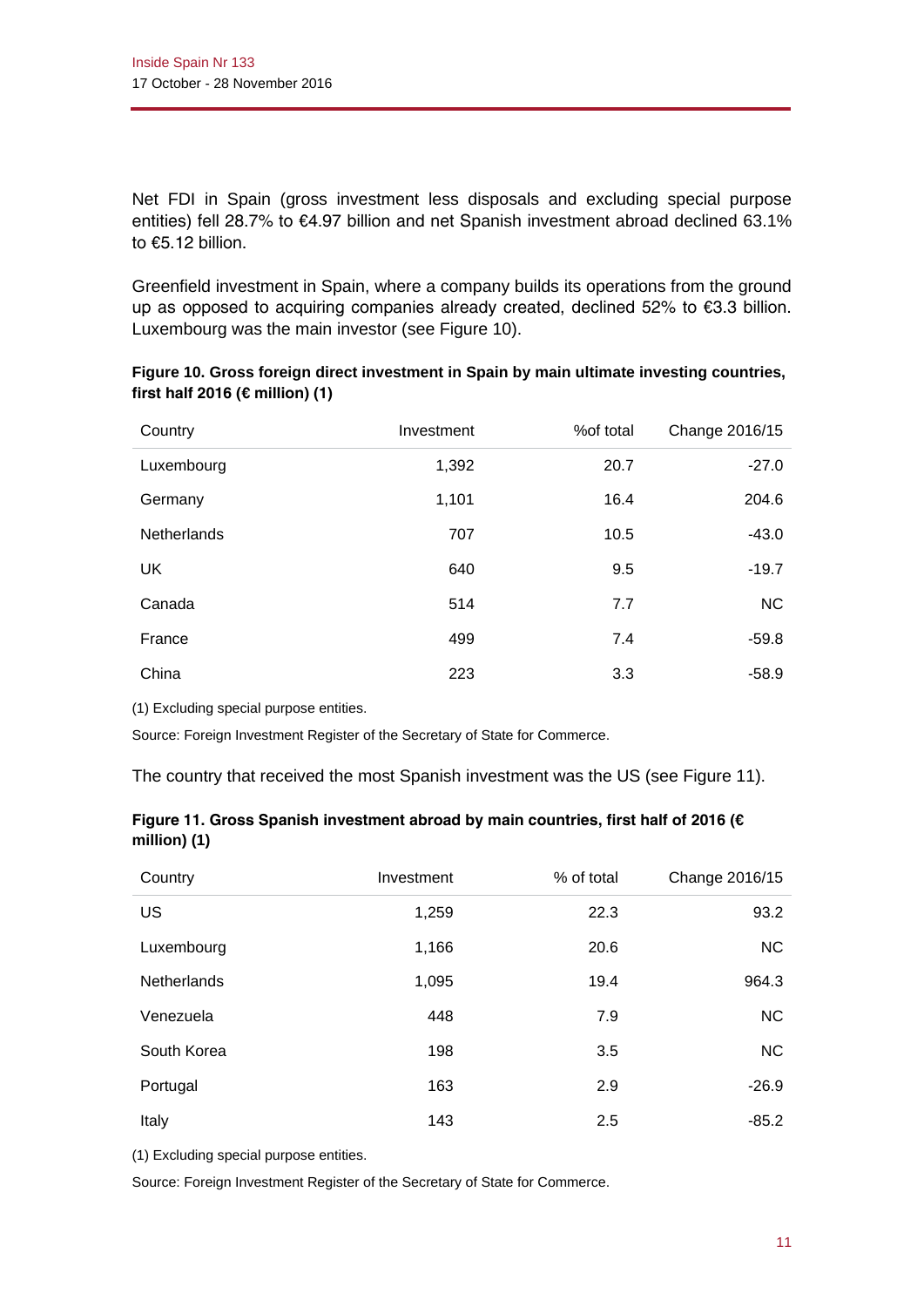UK investment in Spain in the first half was not affected by the uncertainty created over the referendum in June on whether to leave the EU. However, 30% of companies surveyed in a report commissioned by the British Chamber of Commerce and prepared by the consultancy Afi said Brexit would affect their future investments.

The UK accounted in 2014 (latest year available) for 11% (€37.7 billion) of Spain's total stock of FDI, most of it in telecoms, tobacco and wholesale trade sectors.

Barcelona city hall fines Airbnb and HomeAway €600,000 each for unlicensed accommodation

The city hall of Barcelona is to fine Airbnb and HomeAway €600,000 each for offering flats and rooms in the Catalan capital that were not included in a tourism registry and licensed.

Ada Colau, the city's left-wing Mayor, said it was 'unacceptable that there are thousands of apartments operating illegally without a permit, not paying taxes and causing a nuisance to neighbours'.

The two holiday rental website were fined €30,000 each last year for the same offence.

As well the nuisance caused, the city's officials blame such companies for driving up rental prices and pushing local residents out into the suburbs.

The move followed fines of more than a million euros on three banks for keeping flats on their books empty for more than two years, and which they refused to hand over to the authorities to be used as social housing.

Barcelona is suffering a tourism saturation: the number of visitors increased from 3.1 million in 2000 to around 8 million in 2015. A large part of the rise is due to cruise-liners that dock in the city.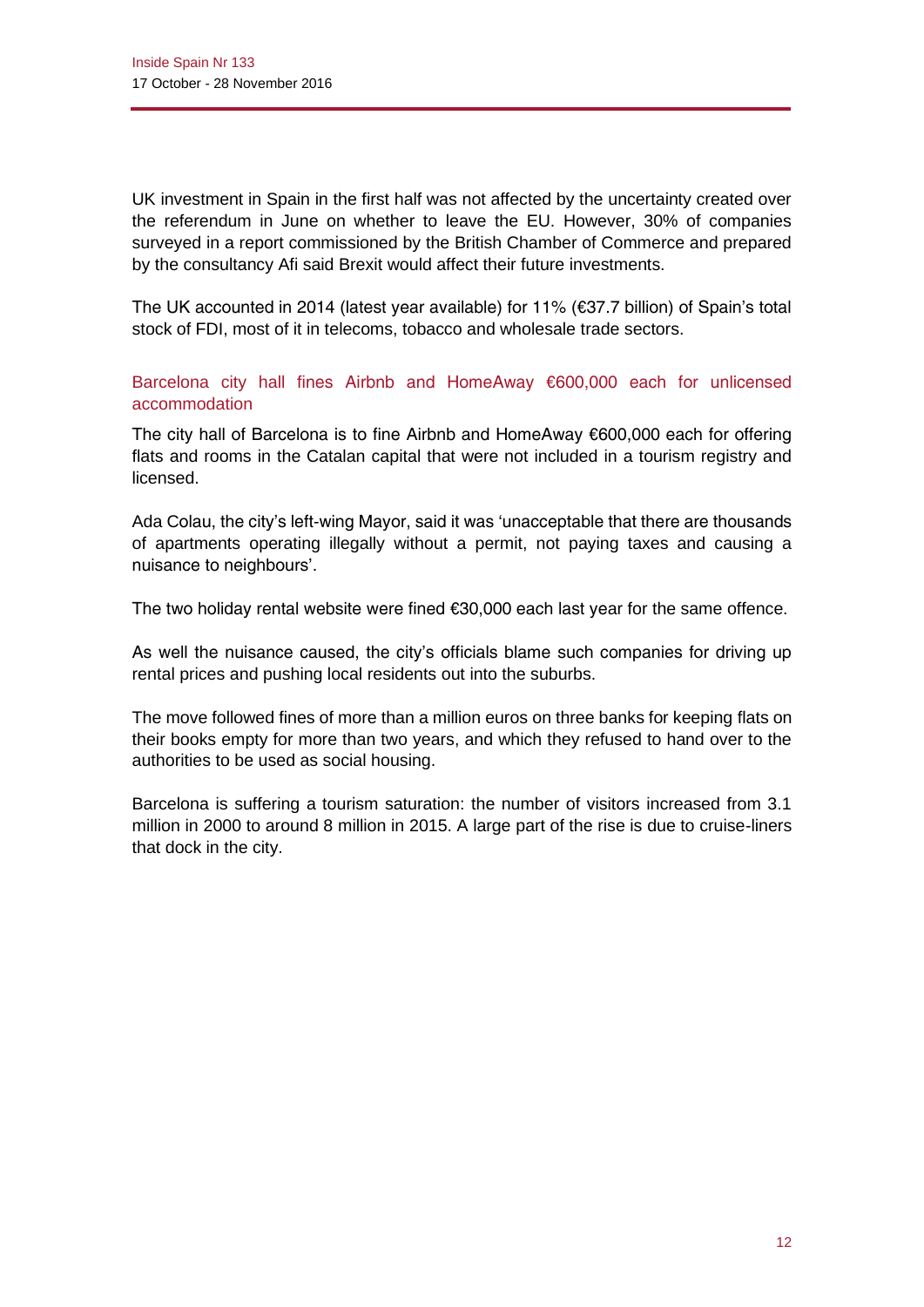#### Spain rises in Doing Business ranking

#### **Figure 12. Ease of doing business (DB) ranking**

|                | Ranking in DB 2017 Distance to frontier in 2017 DB (1) Distance to frontier in 2010 DB (1) |       |
|----------------|--------------------------------------------------------------------------------------------|-------|
| 1. New Zealand | 87.01                                                                                      | 88.84 |
| 7. UK          | 82.74                                                                                      | 83.58 |
| 8. US          | 82.45                                                                                      | 85.72 |
| 17. Germany    | 79.87                                                                                      | 79.49 |
| 29. France     | 76.27                                                                                      | 69.79 |
| 32. Spain      | 75.73                                                                                      | 68.18 |
| 50. Italy      | 72.75                                                                                      | 66.12 |

(1) An economy's distance to frontier is reflected on a scale from 0 to 100, where 0 represents the lowest performance and 100 represents the frontier. For example, a score of 75 means an economy was 25 percentage points away from the frontier constructed from the best performances across all economies and across time. A score of 80 would indicate the economy is improving.

Source: Doing Business 2017, World Bank.

# **Corporate scene**

#### Ferrovial wins €300 million high-speed train contract in UK

Ferrovial Agroman, a subsidiary of Ferrovial, won a €300 million contract to complete enabling works on the 100km central section of the high-speed rail linking Birmingham and London.

The work will be carried out in a joint venture with Morgan Sindall and BAM Nutall and includes ecology and environmental surveys, archaeology, site clearance, demolition, ground remediation and watercourse activities.

Earlier this year, Ferrovial was awarded contracts to build a stretch of California's highspeed rail.

#### Forbes puts wealth of richest 100 Spaniards at close to €200bn

The total wealth of the richest 100 Spaniards increased by 4.8% to  $€198.4$  billion, according to the magazine *Forbes*, 36% of which is in the hands of Amancio Ortega, the founder of the clothing empire Inditex (see Figure 13).